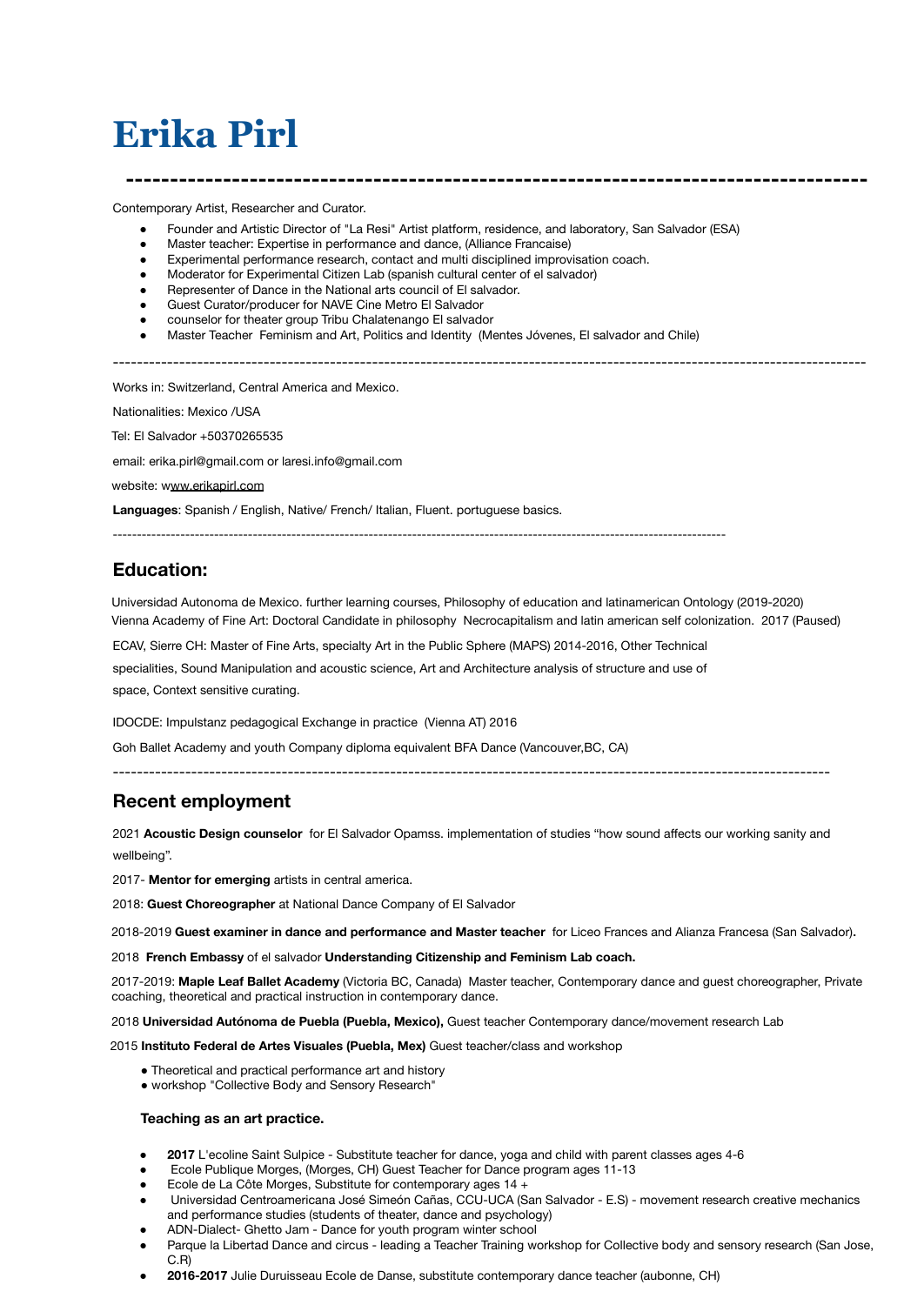- 2015-2017 Danza Escuela Profesional de Baile (Tehuacán, Pue, MX) Guest Teacher Master classes for teens
- **2014-2016** L.T Dance Studio (Basel, CH)
- 2013-2016 École de Paseo (Sierre, CH) creative movement for ages 4 to 10 and contemporary for teens.
- 2015 International School of Geneva (Geneva, CH) Guest to theater department production
- **2014** Sosta TanzZentrum (Leuk, CH)
- **2013-2014** Simone Falcão Ballet (Niterói R.J, BR)

## -----------------------------------------------------------------------------------------------------------------------------

# **Company work**

Fernando Hurtado Cia (Málaga, ES) 2019 (principle) Tonia Schilling (Friburgo, CH) 2015 (principle) ADN Dialect (Vevey, CH) 2014/ 2017. (soloist) Cie Divisar Physical Theater, (Geneva, CH) 2013- 2014,(assistant/principal) Arthur Kuggelyn Company (Brig, CH and Bonn, DE) 2013-2014 Zevada Dance Company (Sierre, CH) 2012-2014 (principle) va et vient cie (vevey ,CH) Dancer 2013 David P France (basel, CH,) assistant producer 2012-2016 -------------------------------------------------------------------------------------------------------------------------------

## **Awards scholarships:**

Most Relevant artwork for Alliance Francais festival Proches (video dance art Saudade) 2020 Experimenta Ciudad Centro Cultural España, citizen lab, art and urban sphere project. 2019 Young Choreography exchange by Cia Nacional de El Salvador (Tabula Rasa) 2018 IDOCDE /ImpulsTanz Festival Teacher Exchange & Workshop Scholarship - ( Vienna, AT ) 2016 Kunst am bau art work for public phere grant, Saint-Cergues (FR) City of Sierre - Prize for best MFA Diploma work - 2016 Senior Female Solo First Prize classical variation - Surrey Dance Festival (BC, Canada) 2009

#### ------------------------------------------------------------------------------------------------------------------------------- **Residencies art and research**

2020, Riochanti, (dance and permaculture research) Monteverde Costarica 2020, Casa Aura,(agriculture and education practice) Cartago Costa Rica 2017, 2019, P-AF,(performance and philosophy symposium, Saint Ermes (Fr) 2017, 2016 ADM- PIRA (visual art and sound art ) (Mexico City, MX) 2015, 2014, 2013 Dansometre (choreography) (Vevey, CH) 2014 Resistanz Tanzzentrum (choreography) (Leuk, CH) 2014 Flux Laboratory (multimedia, dance) (Geneva, CH) 2014 l'Usine (Geneva, CH) 2013 Annexe 36 (Lausanne, CH) 2012 Villa Ruffieux (Sierre, CH)

# **Festivals:**

Festival Nómada (El Salvador) 2017-2018 - 2019 -2020 - 2021 Fête de La Danse Vevey CH (2011-2016) Fête De la Music,(Geneva, CH) 2014 Juilletdanse African Spirit (Fribourg, CH) 2012, 2014 Nomadic Arts Festival (San Lorenzo,Rome,IT) 2015 Manifesta (Zurich, CH ) 2016 Quarts du ́heur Printemps de sévelin (Lausanne, CH ) 2015 Antigel Festival, (Geneva, CH) 2014 Villanova Festival (Antwerp, BE ) 2013

# **Publications**

Coming into a workspace (idocde.net) 2014 Delicate Ages (idocde.net) 2014 Movement into form (idocde.net) 2014 Sensitive Walking (idocde.net) 2014 Saint-Cergues (Bibliothèque le balcon, Saint-Cergues,fr ) 2016 The Feeling of not Feeling at Home ( Co-writer and Co-editor ) (TOPIC, Geneva, CH) 2017 Walking through the Blind Spots (ECAV, Sierre, CH) 2016

----------------------------------------------------------------------------------------------------------------------------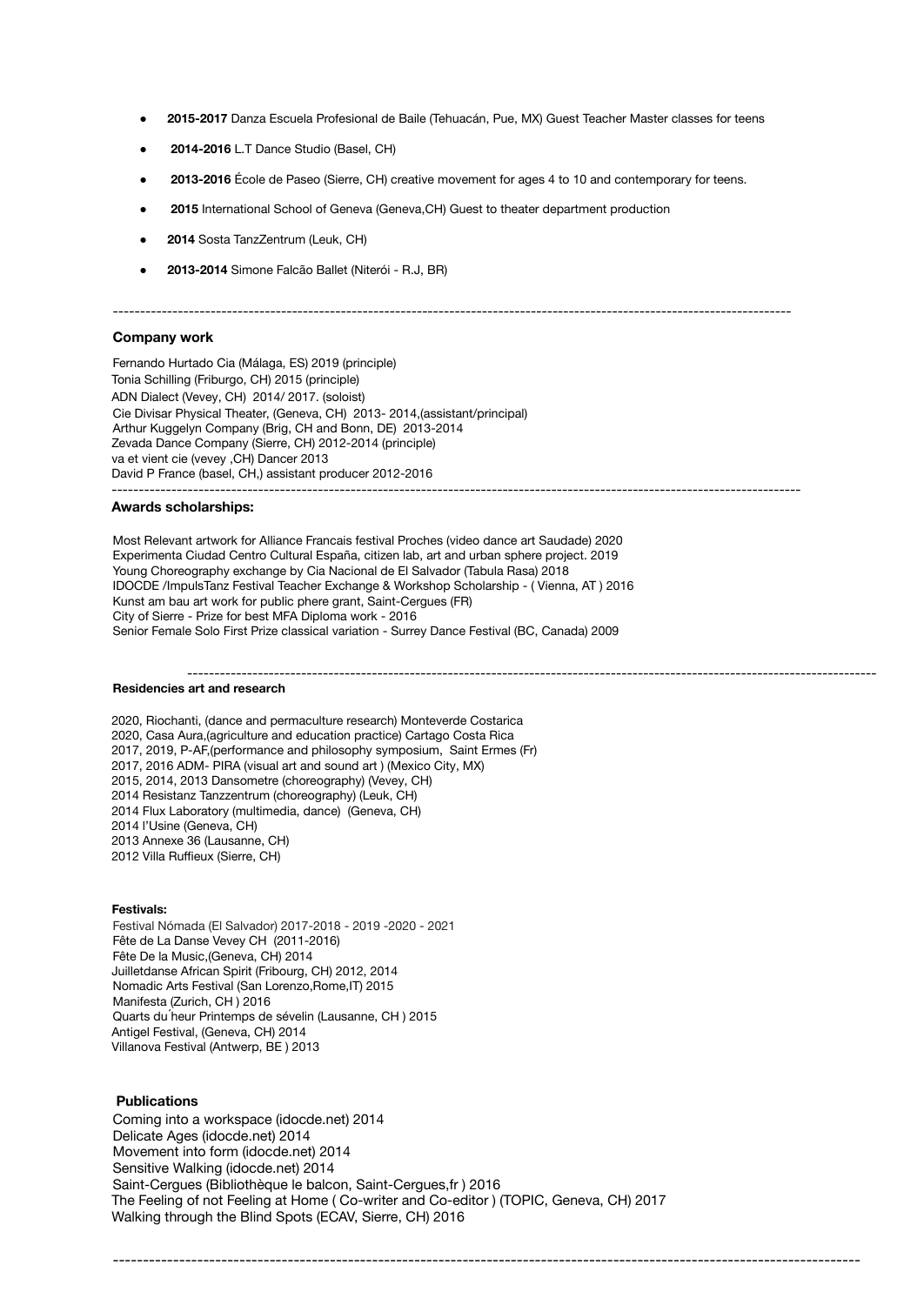# **Art Works.**

# Choreography

2021: Move: Dance based produccion with video mapping and original music (12 people company). Produced by, Escine/wipeout/laresi (collaboration with Subterra and Luzidub)

2021: Saudade: Dance video and live performance (dance duet) Produced by Alliance Francaise and Nomada Festival.

2020: Espejos: Dance work in public space, choreography/original music (5 people). produced by UN for Women and Mentes Jovenes ES

2020: Mujer : choreography /original music (Duet) with Jere Guetierez, produced by Nomada Festival

2019: Shortfish : choreography for students of Maple leaf Ballet school victoria canada.

2018: Green Eggs and Jam, choreography in Mexico city, la cantera collaboration with Atilio Montalvo and Dario Acuña.

2018: Tabula Rasa Choreography for the National Dance Company of El Salvador with original music and light design.

2018: Merkaba , commissioned work for ¾ dance company in san salvador , performance in La casa tomada.

# **Performance**

2020 : Noise Dinner Performance with Lilo Letona and Andrea Ramirez, Produced by Mercado Central art dealers, san salvador.

2020: Espacios compartidos 2, Produced by Latidos americanos Performance Festival.

2019: Caida Libre (free fall) , series in different public places and urban ruins.

2018: Alba, Nomada Festival el salvador, Bikini Wax Mexico city.

2018: intervencion for intensity rights in MUNA (Museum of anthropology el salvador)

2018: el sabor de la nieve, the taste of snow, produced by the spanish cultural center of el salvador

2017: Espacios compartidos, public space action producido por PIRA Mexico City, acted in Puebla, San salvador, Crete GR.

2017: Vientos Luna : Al Lado Arte residencia, el salvador

2016: Isabel Searches for the monad, collective performance MANIFESTA festival Zurich, Kabaret voltaire closing show.

(directed by Mohamed abdelkarim)

2014 : W-I-P Multidiscipline performance with Eduardo Cruces, Ivan amaya and Utku Yurtas, Produced by Volksroom Brussels BE.

## Group Exhibitions/Projects

2021 Sitios Reversos vol 4, Abandoned building San Salvador

2021 Arrasa todo (erase all) Yerbera Studio San Salvador curated by Natalia Dominguez

2020 Sitios Reversos vol 3. Marte, Museum for contemporary art San Salvador

2019 Sitios Reversos Vol 1. Cristo Negro Building in San Salvador

2017 The Room That I was, Collective installation with Camille Kaiser and Madeleine Dymond. Produced by Kiosk Gallery Geneva.

2017. The Feeling of not feeling at home, Multimedia project presented in Athens Biennale GR and Topic gallery Geneva.

2016 Quelle Langue Alors ? Group Exhibition in Villa Moyard curated by Mathiu Winkler and Gabriella Disler.

2016 Trave\_Logue Group exhibition Curated by Gabriella Disler and Alex Herzog

## mixed media.

2021: Overtime: Performance Installation - State of Calamity Sitios reversos vol.4

2021 : Llena de Gracia: Multimedia Performance/instalación. Yerbera San Salvador

2020: ¿Regresas ?: Video artwork for Caos TV art channel EL Salvador

2020 : Glitch: Video Work for Espacio 132 virtual festival El Salvador

2018-2020: Jane Taylor: / Sound works by imaginary alter ego. <https://soundcloud.com/erika-pirl>

2019 : Mexican Memory Archive, Public sphere installation produced by Eduardo Alvarez

2018-2016: Partition: Art and Architecture durational work with the city of saint cergues, public sphere installation and memory archival project Produced by the city of saint cergues and the ecav university library.

2017: oh but for nostalgia, We didn't live. Text and installation work, Kiosk Geneva

2017: Espacios Compartidos: Text and sound installation Produced by ADM/PIRA Mexico City

2017: partición de villa : text on brass printing, villa moyard morges CH

2016: Info point : sound installation and long distance performance, Athens Biennale

2016: Toloache: Performance lecture on witch hunts, memory politics and the right to start over.